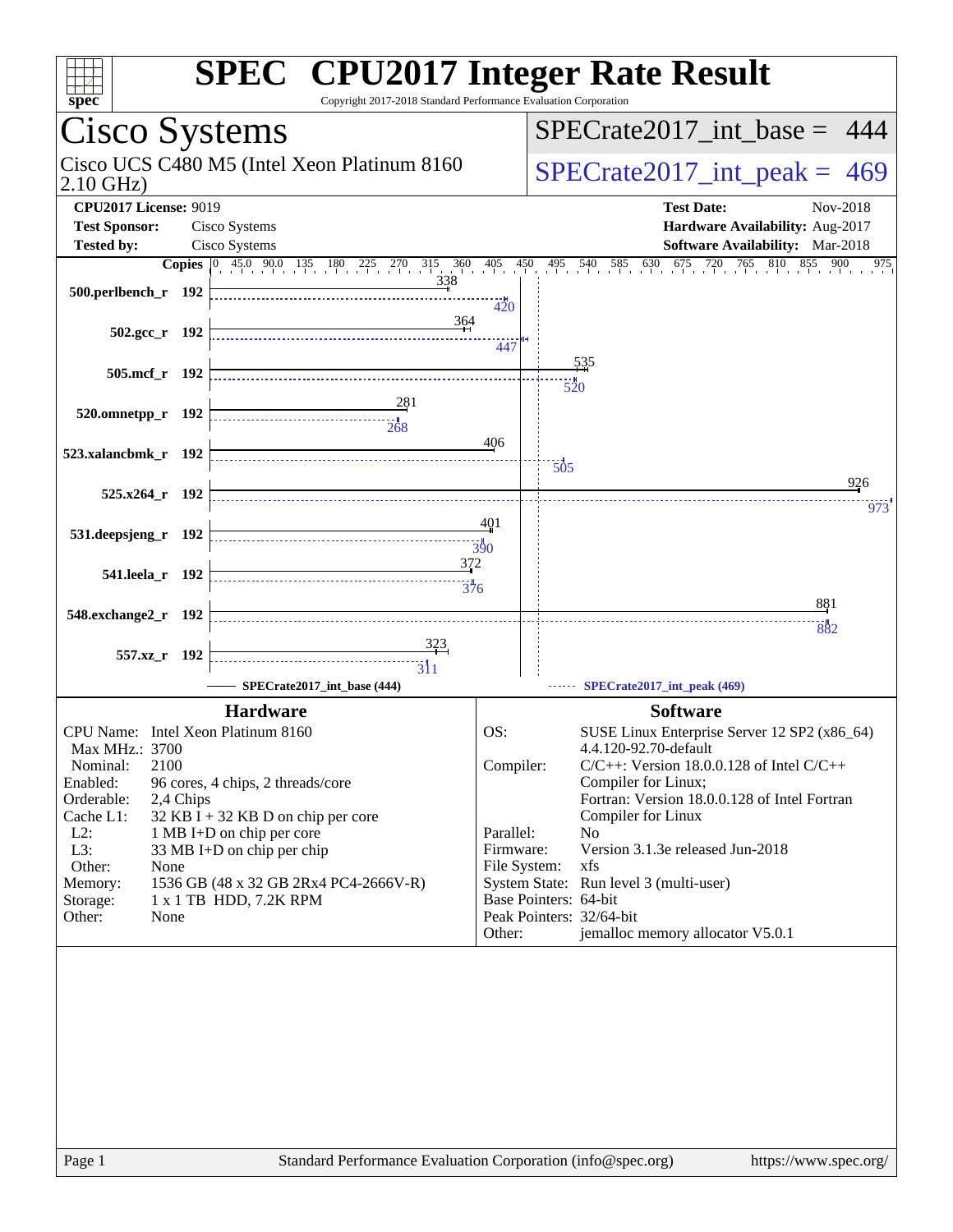

Copyright 2017-2018 Standard Performance Evaluation Corporation

# Cisco Systems

2.10 GHz) Cisco UCS C480 M5 (Intel Xeon Platinum 8160  $SPECrate2017\_int\_peak = 469$ 

[SPECrate2017\\_int\\_base =](http://www.spec.org/auto/cpu2017/Docs/result-fields.html#SPECrate2017intbase) 444

**[CPU2017 License:](http://www.spec.org/auto/cpu2017/Docs/result-fields.html#CPU2017License)** 9019 **[Test Date:](http://www.spec.org/auto/cpu2017/Docs/result-fields.html#TestDate)** Nov-2018

**[Test Sponsor:](http://www.spec.org/auto/cpu2017/Docs/result-fields.html#TestSponsor)** Cisco Systems **[Hardware Availability:](http://www.spec.org/auto/cpu2017/Docs/result-fields.html#HardwareAvailability)** Aug-2017 **[Tested by:](http://www.spec.org/auto/cpu2017/Docs/result-fields.html#Testedby)** Cisco Systems **[Software Availability:](http://www.spec.org/auto/cpu2017/Docs/result-fields.html#SoftwareAvailability)** Mar-2018

#### **[Results Table](http://www.spec.org/auto/cpu2017/Docs/result-fields.html#ResultsTable)**

|                             |               |                |            | <b>Base</b>    |              |                |       |               |                |              | <b>Peak</b>    |              |                |              |
|-----------------------------|---------------|----------------|------------|----------------|--------------|----------------|-------|---------------|----------------|--------------|----------------|--------------|----------------|--------------|
| <b>Benchmark</b>            | <b>Copies</b> | <b>Seconds</b> | Ratio      | <b>Seconds</b> | <b>Ratio</b> | <b>Seconds</b> | Ratio | <b>Copies</b> | <b>Seconds</b> | <b>Ratio</b> | <b>Seconds</b> | <b>Ratio</b> | <b>Seconds</b> | <b>Ratio</b> |
| $500.$ perlbench_r          | 192           | 903            | 338        | 903            | 338          | 898            | 341   | 192           | 721            | 424          | 728            | 420          | 727            | 420          |
| $502.\text{sec}$            | 192           | 751            | 362        | 748            | 364          | 733            | 371   | 192           | 608            | 447          | 600            | 453          | 610            | 445          |
| $505$ .mcf r                | 192           | 576            | 539        | 580            | 535          | 592            | 524   | 192           | 594            | 523          | 597            | 520          | 596            | 520          |
| 520.omnetpp_r               | 192           | 898            | 281        | 896            | 281          | 897            | 281   | 192           | 935            | 269          | 945            | 267          | 941            | 268          |
| 523.xalancbmk_r             | 192           | 500            | 405        | 500            | 406          | 499            | 406   | 192           | 402            | 505          | 402            | 505          | 403            | 504          |
| 525.x264 r                  | 192           | 363            | 926        | 363            | 925          | 363            | 927   | 192           | 346            | 972          | 345            | 974          | 345            | 973          |
| 531.deepsjeng_r             | 192           | 549            | 401        | 550            | 400          | 546            | 403   | 192           | 567            | 388          | 564            | <u>390</u>   | 564            | 390          |
| 541.leela r                 | 192           | 854            | 372        | 852            | 373          | 856            | 372   | 192           | 852            | 373          | 844            | 377          | 846            | 376          |
| 548.exchange2_r             | 192           | 571            | 881        | 571            | 881          | 571            | 881   | 192           | 570            | 883          | 570            | 882          | 572            | 880          |
| 557.xz r                    | 192           | 611            | 339        | 645            | 322          | 642            | 323   | 192           | 671            | 309          | 667            | 311          | 667            | <u>311</u>   |
| $SPECrate2017\_int\_base =$ |               |                | 444        |                |              |                |       |               |                |              |                |              |                |              |
| $CDDCD = 1.0017 + 1.1$      |               |                | $\sqrt{2}$ |                |              |                |       |               |                |              |                |              |                |              |

**[SPECrate2017\\_int\\_peak =](http://www.spec.org/auto/cpu2017/Docs/result-fields.html#SPECrate2017intpeak) 469**

Results appear in the [order in which they were run](http://www.spec.org/auto/cpu2017/Docs/result-fields.html#RunOrder). Bold underlined text [indicates a median measurement](http://www.spec.org/auto/cpu2017/Docs/result-fields.html#Median).

#### **[Submit Notes](http://www.spec.org/auto/cpu2017/Docs/result-fields.html#SubmitNotes)**

 The numactl mechanism was used to bind copies to processors. The config file option 'submit' was used to generate numactl commands to bind each copy to a specific processor. For details, please see the config file.

#### **[Operating System Notes](http://www.spec.org/auto/cpu2017/Docs/result-fields.html#OperatingSystemNotes)**

Stack size set to unlimited using "ulimit -s unlimited"

#### **[General Notes](http://www.spec.org/auto/cpu2017/Docs/result-fields.html#GeneralNotes)**

Environment variables set by runcpu before the start of the run: LD\_LIBRARY\_PATH = "/home/cpu2017/lib/ia32:/home/cpu2017/lib/intel64:/home/cpu2017/je5.0.1-32:/home/cpu2017/je5.0.1-64" Binaries compiled on a system with 1x Intel Core i7-4790 CPU + 32GB RAM memory using Redhat Enterprise Linux 7.4 Transparent Huge Pages enabled by default Prior to runcpu invocation Filesystem page cache synced and cleared with: sync; echo 3> /proc/sys/vm/drop\_caches runcpu command invoked through numactl i.e.: numactl --interleave=all runcpu <etc> Yes: The test sponsor attests, as of date of publication, that CVE-2017-5754 (Meltdown) is mitigated in the system as tested and documented. Yes: The test sponsor attests, as of date of publication, that CVE-2017-5753 (Spectre variant 1) is mitigated in the system as tested and documented.

Yes: The test sponsor attests, as of date of publication, that CVE-2017-5715 (Spectre variant 2)

**(Continued on next page)**

| Page 2 | Standard Performance Evaluation Corporation (info@spec.org) | https://www.spec.org/ |
|--------|-------------------------------------------------------------|-----------------------|
|--------|-------------------------------------------------------------|-----------------------|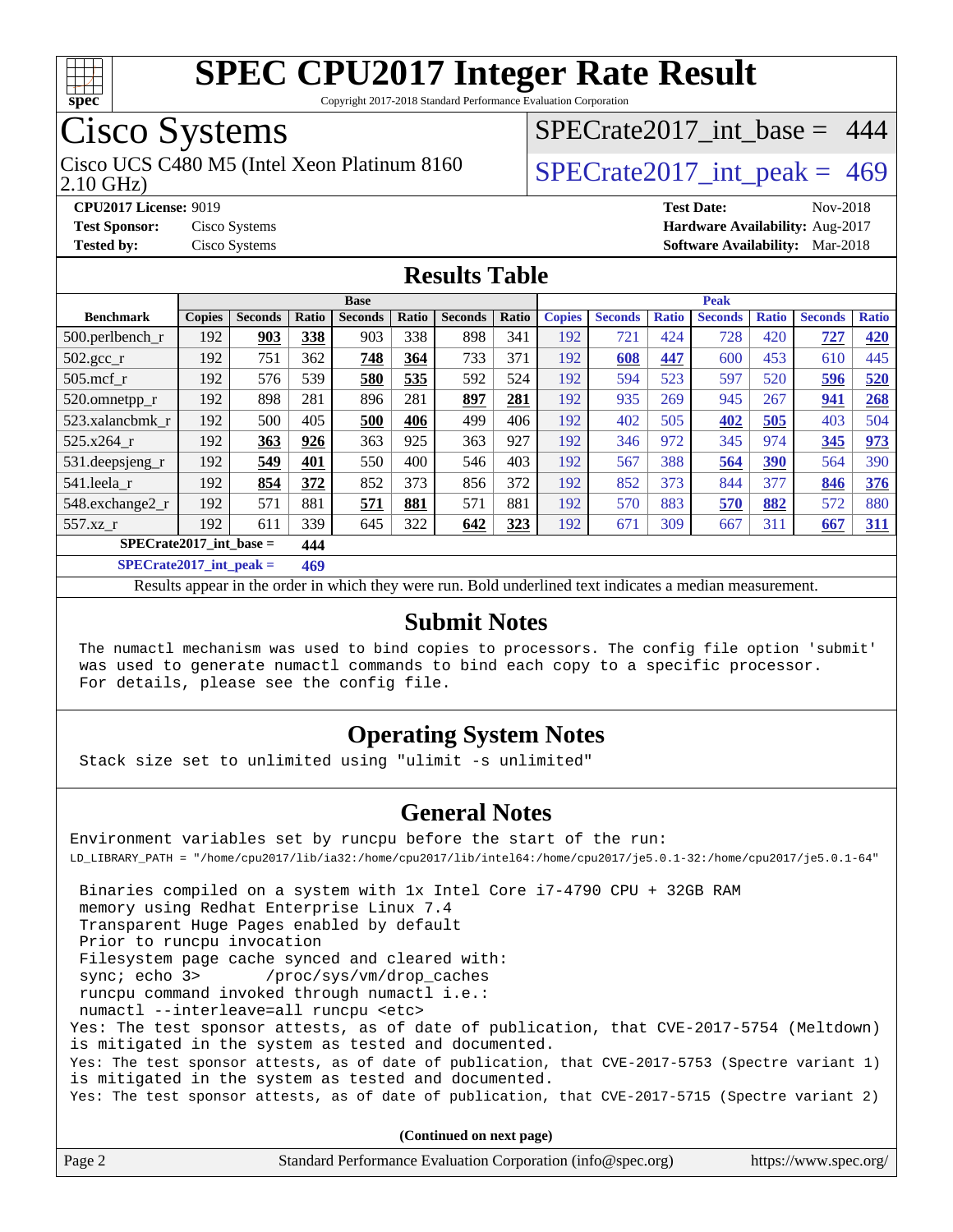

Copyright 2017-2018 Standard Performance Evaluation Corporation

# Cisco Systems

Cisco UCS C480 M5 (Intel Xeon Platinum 8160<br>2.10 GHz)

[SPECrate2017\\_int\\_base =](http://www.spec.org/auto/cpu2017/Docs/result-fields.html#SPECrate2017intbase) 444

 $SPECTate 2017\_int\_peak = 469$ 

**[Test Sponsor:](http://www.spec.org/auto/cpu2017/Docs/result-fields.html#TestSponsor)** Cisco Systems **[Hardware Availability:](http://www.spec.org/auto/cpu2017/Docs/result-fields.html#HardwareAvailability)** Aug-2017

**[CPU2017 License:](http://www.spec.org/auto/cpu2017/Docs/result-fields.html#CPU2017License)** 9019 **[Test Date:](http://www.spec.org/auto/cpu2017/Docs/result-fields.html#TestDate)** Nov-2018 **[Tested by:](http://www.spec.org/auto/cpu2017/Docs/result-fields.html#Testedby)** Cisco Systems **[Software Availability:](http://www.spec.org/auto/cpu2017/Docs/result-fields.html#SoftwareAvailability)** Mar-2018

#### **[General Notes \(Continued\)](http://www.spec.org/auto/cpu2017/Docs/result-fields.html#GeneralNotes)**

is mitigated in the system as tested and documented.

jemalloc: configured and built at default for 32bit (i686) and 64bit (x86\_64) targets; jemalloc: built with the RedHat Enterprise 7.4, and the system compiler gcc 4.8.5; jemalloc: sources available from jemalloc.net or <https://github.com/jemalloc/jemalloc/releases>

#### **[Platform Notes](http://www.spec.org/auto/cpu2017/Docs/result-fields.html#PlatformNotes)**

Page 3 Standard Performance Evaluation Corporation [\(info@spec.org\)](mailto:info@spec.org) <https://www.spec.org/> BIOS Settings: Intel HyperThreading Technology set to Enabled CPU performance set to Enterprise Power Performance Tuning set to OS Controls SNC set to Enabled IMC Interleaving set to 1-way Interleave Patrol Scrub set to Disabled Sysinfo program /home/cpu2017/bin/sysinfo Rev: r5797 of 2017-06-14 96c45e4568ad54c135fd618bcc091c0f running on linux-9r4j Sun Nov 11 14:22:38 2018 SUT (System Under Test) info as seen by some common utilities. For more information on this section, see <https://www.spec.org/cpu2017/Docs/config.html#sysinfo> From /proc/cpuinfo model name : Intel(R) Xeon(R) Platinum 8160 CPU @ 2.10GHz 4 "physical id"s (chips) 192 "processors" cores, siblings (Caution: counting these is hw and system dependent. The following excerpts from /proc/cpuinfo might not be reliable. Use with caution.) cpu cores : 24 siblings : 48 physical 0: cores 0 1 2 3 4 5 8 9 10 11 12 13 16 17 18 19 20 21 24 25 26 27 28 29 physical 1: cores 0 1 2 3 4 5 8 9 10 11 12 13 16 17 18 19 20 21 24 25 26 27 28 29 physical 2: cores 0 1 2 3 4 5 8 9 10 11 12 13 16 17 18 19 20 21 24 25 26 27 28 29 physical 3: cores 0 1 2 3 4 5 8 9 10 11 12 13 16 17 18 19 20 21 24 25 26 27 28 29 From lscpu: Architecture: x86\_64 CPU op-mode(s): 32-bit, 64-bit Byte Order: Little Endian CPU(s): 192 On-line CPU(s) list: 0-191 Thread(s) per core: 2 **(Continued on next page)**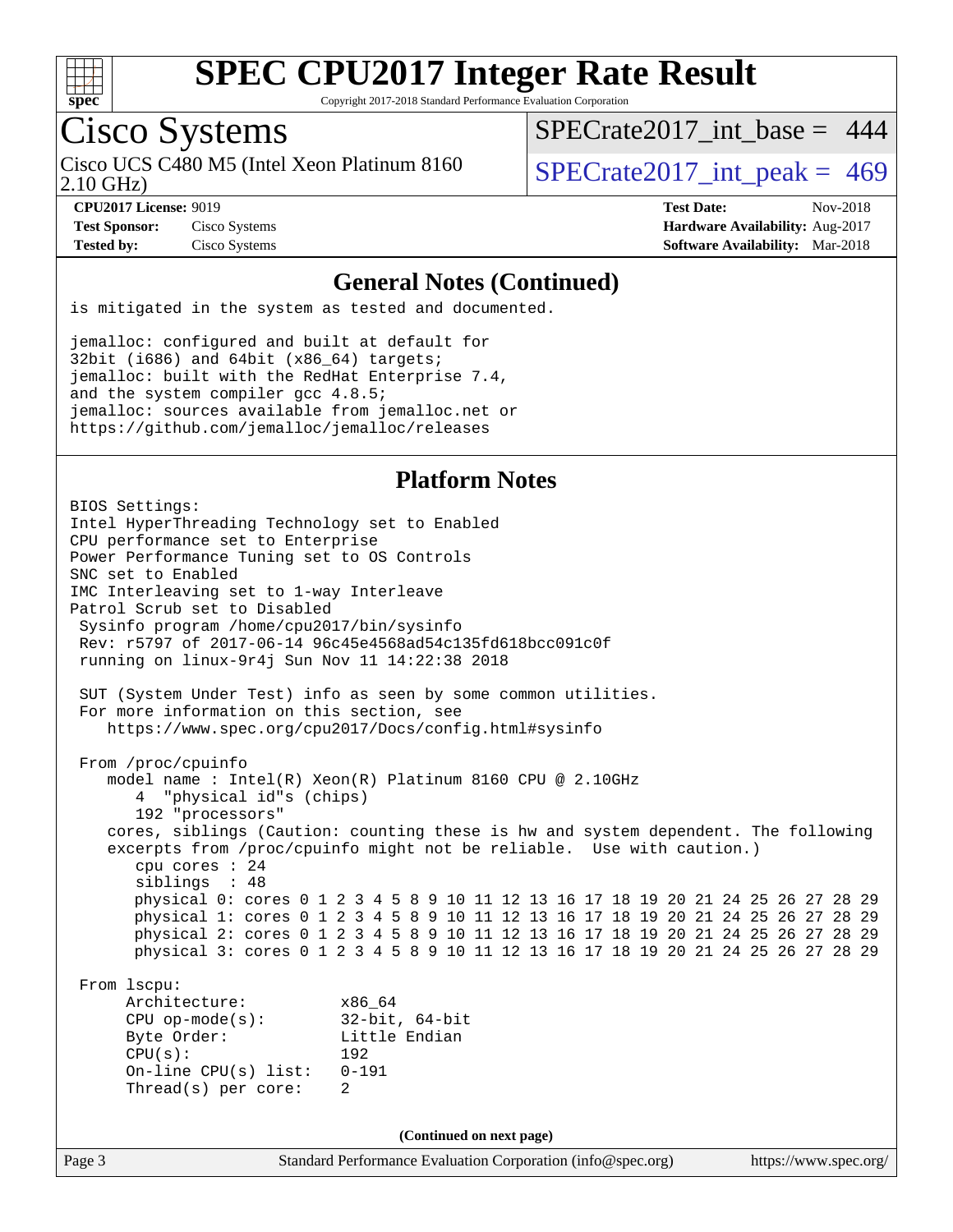

Copyright 2017-2018 Standard Performance Evaluation Corporation

#### Cisco Systems 2.10 GHz) Cisco UCS C480 M5 (Intel Xeon Platinum 8160  $SPECrate2017\_int\_peak = 469$

[SPECrate2017\\_int\\_base =](http://www.spec.org/auto/cpu2017/Docs/result-fields.html#SPECrate2017intbase) 444

**[CPU2017 License:](http://www.spec.org/auto/cpu2017/Docs/result-fields.html#CPU2017License)** 9019 **[Test Date:](http://www.spec.org/auto/cpu2017/Docs/result-fields.html#TestDate)** Nov-2018

**[Test Sponsor:](http://www.spec.org/auto/cpu2017/Docs/result-fields.html#TestSponsor)** Cisco Systems **[Hardware Availability:](http://www.spec.org/auto/cpu2017/Docs/result-fields.html#HardwareAvailability)** Aug-2017 **[Tested by:](http://www.spec.org/auto/cpu2017/Docs/result-fields.html#Testedby)** Cisco Systems **[Software Availability:](http://www.spec.org/auto/cpu2017/Docs/result-fields.html#SoftwareAvailability)** Mar-2018

#### **[Platform Notes \(Continued\)](http://www.spec.org/auto/cpu2017/Docs/result-fields.html#PlatformNotes)**

| $Core(s)$ per socket:      | 24                                                                                      |
|----------------------------|-----------------------------------------------------------------------------------------|
| Socket(s):                 | 4                                                                                       |
| NUMA $node(s)$ :           | 8                                                                                       |
| Vendor ID:                 | GenuineIntel                                                                            |
| CPU family:                | 6                                                                                       |
| Model:                     | 85                                                                                      |
| Model name:                | $Intel(R) Xeon(R) Platinum 8160 CPU @ 2.10GHz$                                          |
| Stepping:                  | 4                                                                                       |
| CPU MHz:                   | 3309.338                                                                                |
| CPU max MHz:               | 3700.0000                                                                               |
| CPU min MHz:               | 1000.0000                                                                               |
| BogoMIPS:                  | 4195.48                                                                                 |
| Virtualization:            | $VT - x$                                                                                |
| L1d cache:                 | 32K                                                                                     |
| Lli cache:                 | 32K                                                                                     |
| $L2$ cache:                | 1024K                                                                                   |
| L3 cache:                  | 33792K                                                                                  |
| NUMA node0 CPU(s):         | $0-2, 6-8, 12-14, 18-20, 96-98, 102-104, 108-110, 114-116$                              |
| NUMA nodel CPU(s):         | 3-5, 9-11, 15-17, 21-23, 99-101, 105-107, 111-113, 117-119                              |
| NUMA node2 CPU(s):         | 24-26, 30-32, 36-38, 42-44, 120-122, 126-128, 132-134, 138-140                          |
| NUMA node3 CPU(s):         | 27-29, 33-35, 39-41, 45-47, 123-125, 129-131, 135-137, 141-143                          |
| NUMA $node4$ $CPU(s):$     | 48-50, 54-56, 60-62, 66-68, 144-146, 150-152, 156-158, 162-164                          |
| NUMA $node5$ CPU $(s)$ :   | 51-53, 57-59, 63-65, 69-71, 147-149, 153-155, 159-161, 165-167                          |
| NUMA node6 CPU(s):         | 72-74, 78-80, 84-86, 90-92, 168-170, 174-176, 180-182, 186-188                          |
| NUMA node7 CPU(s):         | 75-77, 81-83, 87-89, 93-95, 171-173, 177-179, 183-185, 189-191                          |
| Flags:                     | fpu vme de pse tsc msr pae mce cx8 apic sep mtrr pge mca cmov                           |
|                            | pat pse36 clflush dts acpi mmx fxsr sse sse2 ss ht tm pbe syscall nx pdpelgb rdtscp     |
|                            | lm constant_tsc art arch_perfmon pebs bts rep_good nopl xtopology nonstop_tsc           |
|                            | aperfmperf eagerfpu pni pclmulqdq dtes64 monitor ds_cpl vmx smx est tm2 ssse3 sdbg      |
|                            | fma cx16 xtpr pdcm pcid dca sse4_1 sse4_2 x2apic movbe popcnt tsc_deadline_timer aes    |
|                            | xsave avx f16c rdrand lahf_lm abm 3dnowprefetch ida arat epb invpcid_single pln pts     |
|                            | dtherm hwp hwp_act_window hwp_epp hwp_pkg_req intel_pt rsb_ctxsw spec_ctrl stibp        |
|                            | retpoline kaiser tpr_shadow vnmi flexpriority ept vpid fsgsbase tsc_adjust bmil hle     |
|                            | avx2 smep bmi2 erms invpcid rtm cqm mpx avx512f avx512dq rdseed adx smap clflushopt     |
|                            | clwb avx512cd avx512bw avx512vl xsaveopt xsavec xgetbvl cqm_llc cqm_occup_llc           |
|                            |                                                                                         |
| /proc/cpuinfo cache data   |                                                                                         |
| cache size : 33792 KB      |                                                                                         |
|                            |                                                                                         |
| From numactl --hardware    | WARNING: a numactl 'node' might or might not correspond to a                            |
| physical chip.             |                                                                                         |
| $available: 8 nodes (0-7)$ |                                                                                         |
|                            | node 0 cpus: 0 1 2 6 7 8 12 13 14 18 19 20 96 97 98 102 103 104 108 109 110 114 115 116 |
| node 0 size: 192094 MB     |                                                                                         |
| node 0 free: 187839 MB     |                                                                                         |
|                            | node 1 cpus: 3 4 5 9 10 11 15 16 17 21 22 23 99 100 101 105 106 107 111 112 113 117 118 |
| 119                        |                                                                                         |
|                            |                                                                                         |
|                            | (Continued on next page)                                                                |

Page 4 Standard Performance Evaluation Corporation [\(info@spec.org\)](mailto:info@spec.org) <https://www.spec.org/>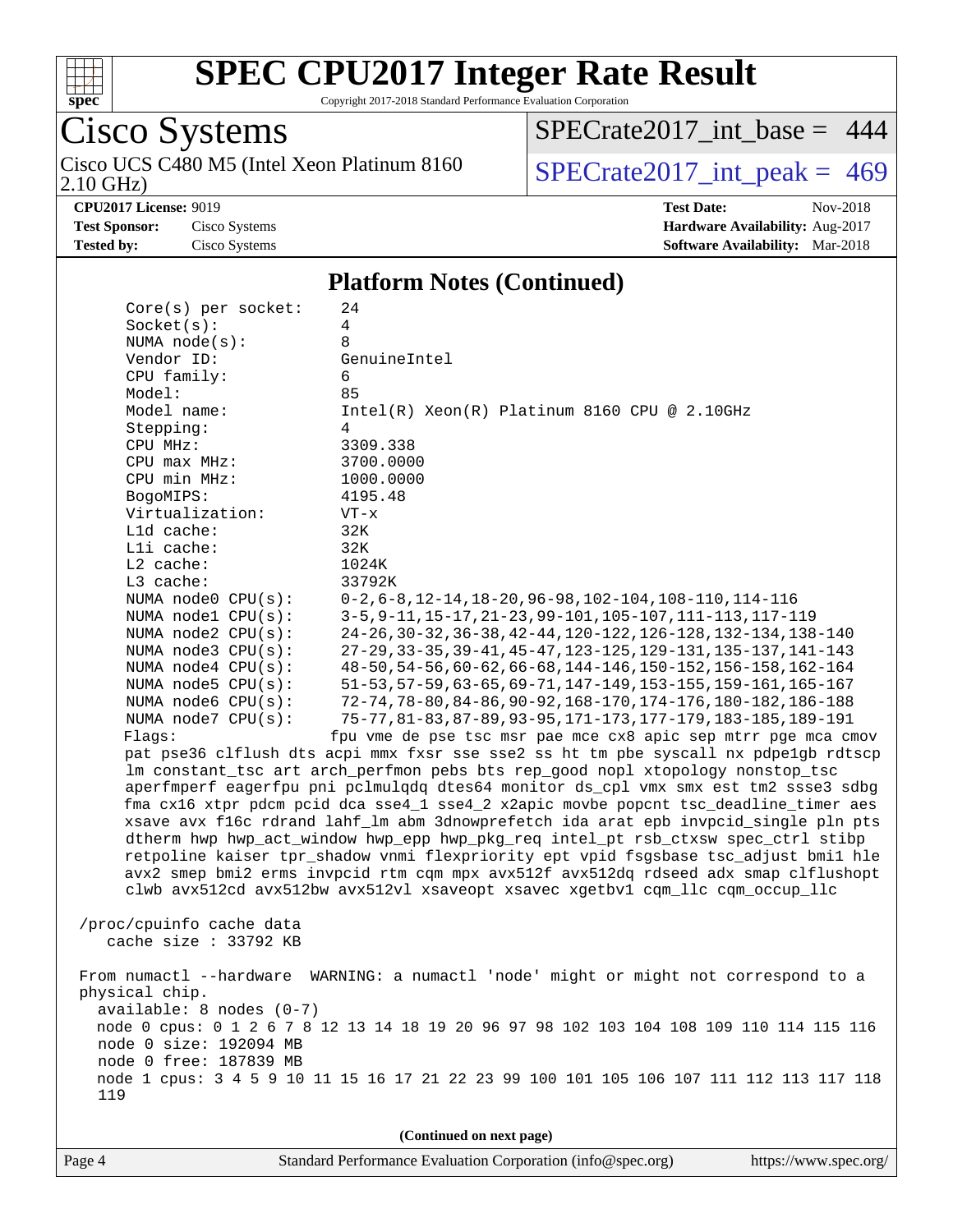

Copyright 2017-2018 Standard Performance Evaluation Corporation

# Cisco Systems

2.10 GHz) Cisco UCS C480 M5 (Intel Xeon Platinum 8160  $SPECrate2017\_int\_peak = 469$ 

[SPECrate2017\\_int\\_base =](http://www.spec.org/auto/cpu2017/Docs/result-fields.html#SPECrate2017intbase) 444

**[CPU2017 License:](http://www.spec.org/auto/cpu2017/Docs/result-fields.html#CPU2017License)** 9019 **[Test Date:](http://www.spec.org/auto/cpu2017/Docs/result-fields.html#TestDate)** Nov-2018 **[Test Sponsor:](http://www.spec.org/auto/cpu2017/Docs/result-fields.html#TestSponsor)** Cisco Systems **[Hardware Availability:](http://www.spec.org/auto/cpu2017/Docs/result-fields.html#HardwareAvailability)** Aug-2017 **[Tested by:](http://www.spec.org/auto/cpu2017/Docs/result-fields.html#Testedby)** Cisco Systems **[Software Availability:](http://www.spec.org/auto/cpu2017/Docs/result-fields.html#SoftwareAvailability)** Mar-2018

#### **[Platform Notes \(Continued\)](http://www.spec.org/auto/cpu2017/Docs/result-fields.html#PlatformNotes)**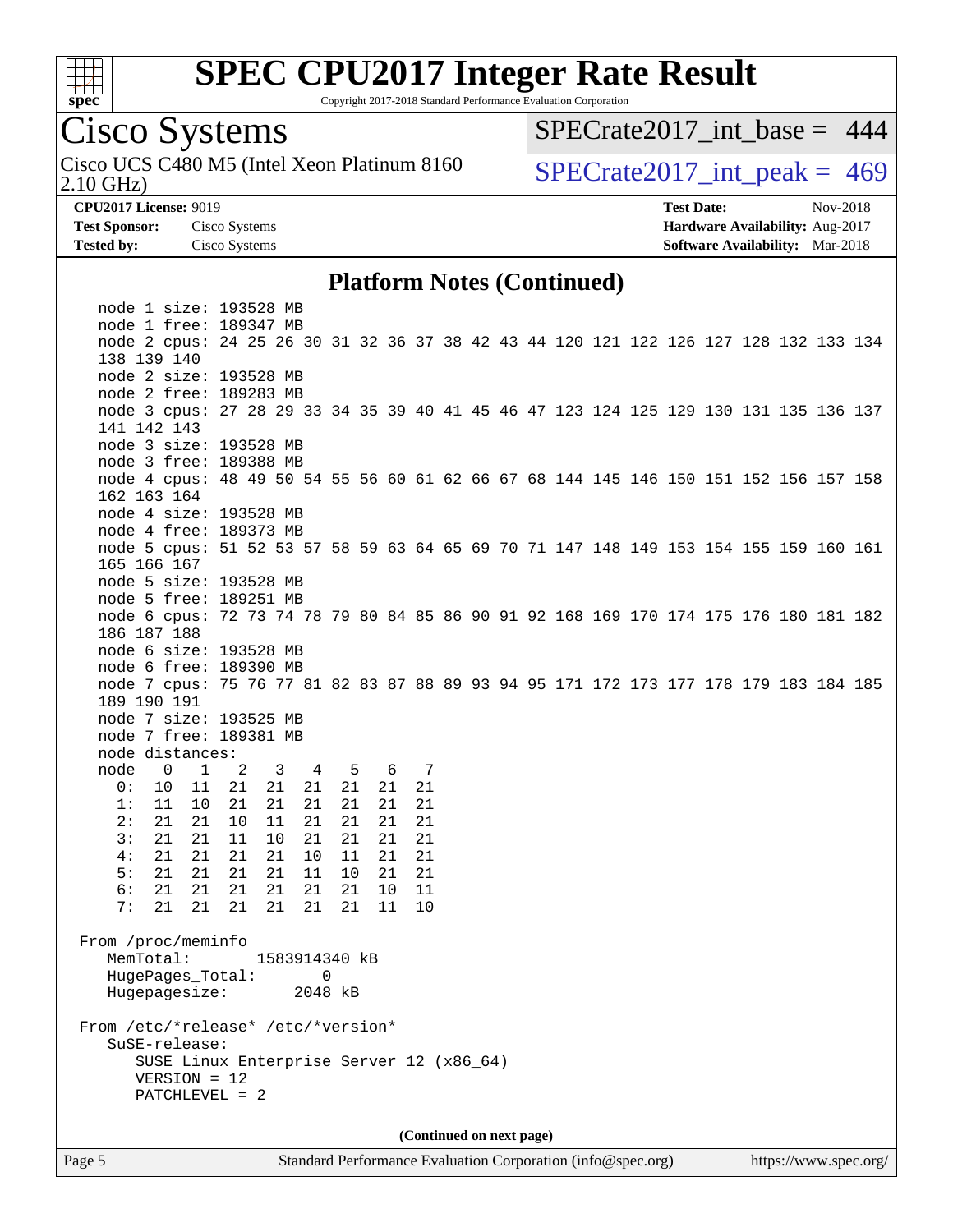

Copyright 2017-2018 Standard Performance Evaluation Corporation

# Cisco Systems

Cisco UCS C480 M5 (Intel Xeon Platinum 8160<br>2.10 GHz)

[SPECrate2017\\_int\\_base =](http://www.spec.org/auto/cpu2017/Docs/result-fields.html#SPECrate2017intbase) 444

 $SPECTate 2017\_int\_peak = 469$ 

**[Test Sponsor:](http://www.spec.org/auto/cpu2017/Docs/result-fields.html#TestSponsor)** Cisco Systems **[Hardware Availability:](http://www.spec.org/auto/cpu2017/Docs/result-fields.html#HardwareAvailability)** Aug-2017

**[CPU2017 License:](http://www.spec.org/auto/cpu2017/Docs/result-fields.html#CPU2017License)** 9019 **[Test Date:](http://www.spec.org/auto/cpu2017/Docs/result-fields.html#TestDate)** Nov-2018 **[Tested by:](http://www.spec.org/auto/cpu2017/Docs/result-fields.html#Testedby)** Cisco Systems **[Software Availability:](http://www.spec.org/auto/cpu2017/Docs/result-fields.html#SoftwareAvailability)** Mar-2018

#### **[Platform Notes \(Continued\)](http://www.spec.org/auto/cpu2017/Docs/result-fields.html#PlatformNotes)**

 # This file is deprecated and will be removed in a future service pack or release. # Please check /etc/os-release for details about this release. os-release: NAME="SLES" VERSION="12-SP2" VERSION\_ID="12.2" PRETTY\_NAME="SUSE Linux Enterprise Server 12 SP2" ID="sles" ANSI\_COLOR="0;32" CPE\_NAME="cpe:/o:suse:sles:12:sp2" uname -a: Linux linux-9r4j 4.4.120-92.70-default #1 SMP Wed Mar 14 15:59:43 UTC 2018 (52a83de) x86\_64 x86\_64 x86\_64 GNU/Linux run-level 3 Nov 10 14:25 SPEC is set to: /home/cpu2017 Filesystem Type Size Used Avail Use% Mounted on /dev/sda1 xfs 930G 170G 761G 19% / Additional information from dmidecode follows. WARNING: Use caution when you interpret this section. The 'dmidecode' program reads system data which is "intended to allow hardware to be accurately determined", but the intent may not be met, as there are frequent changes to hardware, firmware, and the "DMTF SMBIOS" standard. BIOS Cisco Systems, Inc. C480M5.3.1.3e.0.0613181101 06/13/2018 Memory: 48x 0xCE00 M393A4K40BB2-CTD 32 GB 2 rank 2666 (End of data from sysinfo program) **[Compiler Version Notes](http://www.spec.org/auto/cpu2017/Docs/result-fields.html#CompilerVersionNotes)** ============================================================================== CC 500.perlbench\_r(base)  $502.\text{gcc_r(base)}$  505.mcf\_r(base, peak) 525.x264\_r(base, peak) 557.xz\_r(base, peak) ----------------------------------------------------------------------------- icc (ICC) 18.0.0 20170811

Copyright (C) 1985-2017 Intel Corporation. All rights reserved. ------------------------------------------------------------------------------

==============================================================================  $CC = 500.perlbench r(peak) 502.qcc r(peak)$ 

------------------------------------------------------------------------------

icc (ICC) 18.0.0 20170811

Copyright (C) 1985-2017 Intel Corporation. All rights reserved.

**(Continued on next page)**

| 'age c |  |
|--------|--|
|--------|--|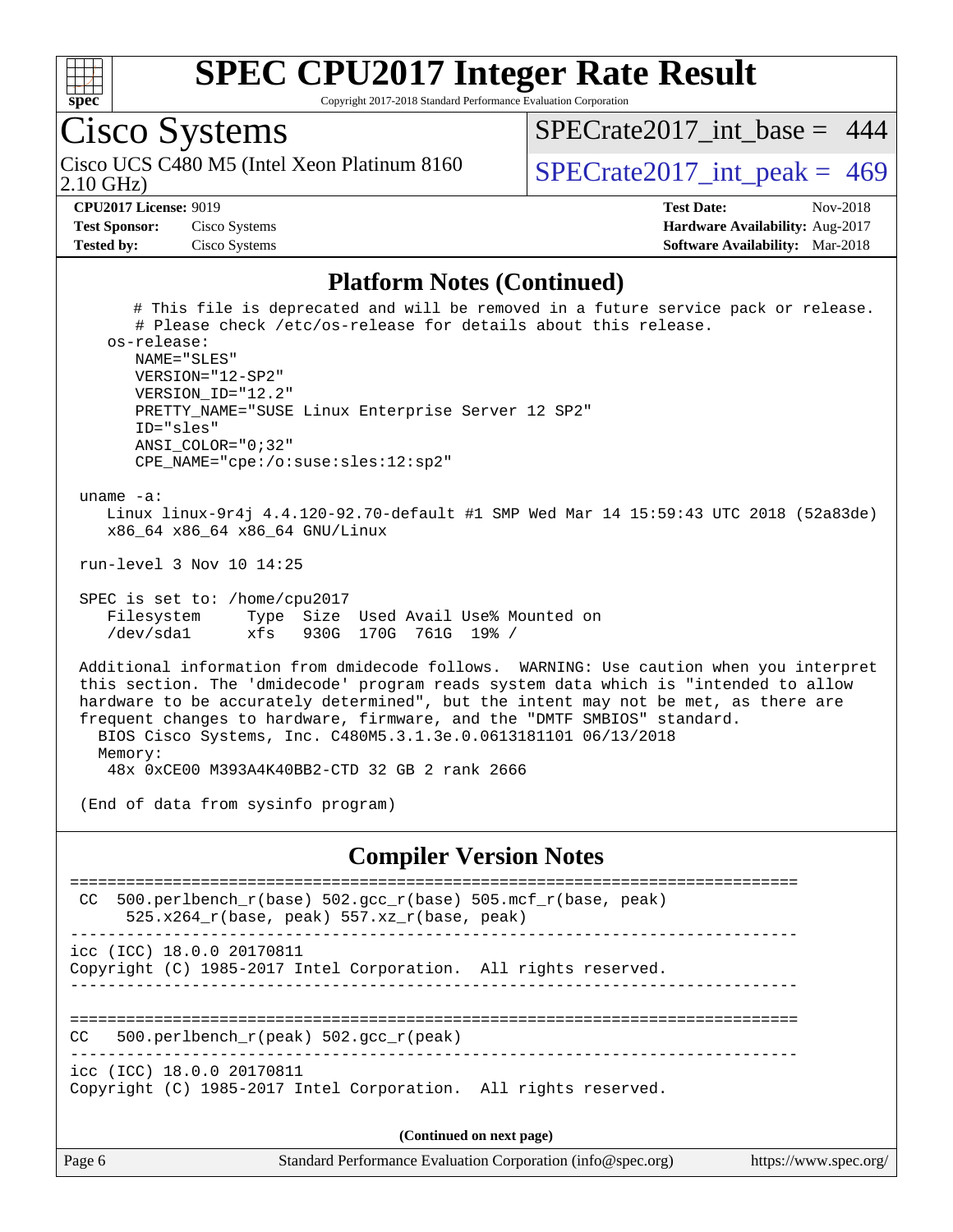

Copyright 2017-2018 Standard Performance Evaluation Corporation

# Cisco Systems

2.10 GHz) Cisco UCS C480 M5 (Intel Xeon Platinum 8160  $\big|$  SPECrate 2017 int peak = 469

[SPECrate2017\\_int\\_base =](http://www.spec.org/auto/cpu2017/Docs/result-fields.html#SPECrate2017intbase) 444

**[CPU2017 License:](http://www.spec.org/auto/cpu2017/Docs/result-fields.html#CPU2017License)** 9019 **[Test Date:](http://www.spec.org/auto/cpu2017/Docs/result-fields.html#TestDate)** Nov-2018 **[Test Sponsor:](http://www.spec.org/auto/cpu2017/Docs/result-fields.html#TestSponsor)** Cisco Systems **[Hardware Availability:](http://www.spec.org/auto/cpu2017/Docs/result-fields.html#HardwareAvailability)** Aug-2017 **[Tested by:](http://www.spec.org/auto/cpu2017/Docs/result-fields.html#Testedby)** Cisco Systems **[Software Availability:](http://www.spec.org/auto/cpu2017/Docs/result-fields.html#SoftwareAvailability)** Mar-2018

### **[Compiler Version Notes \(Continued\)](http://www.spec.org/auto/cpu2017/Docs/result-fields.html#CompilerVersionNotes)**

| CXXC 520.omnetpp $r(base)$ 523.xalancbmk $r(base)$ 531.deepsjeng $r(base)$<br>$541.$ leela r(base)                      |
|-------------------------------------------------------------------------------------------------------------------------|
| icpc (ICC) 18.0.0 20170811<br>Copyright (C) 1985-2017 Intel Corporation. All rights reserved.                           |
| CXXC 520.omnetpp $r(\text{peak})$ 523.xalancbmk $r(\text{peak})$ 531.deepsjeng $r(\text{peak})$<br>$541.$ leela r(peak) |
| icpc (ICC) 18.0.0 20170811<br>Copyright (C) 1985-2017 Intel Corporation. All rights reserved.                           |
| 548.exchange2 r(base, peak)<br>FC.                                                                                      |
| ifort (IFORT) 18.0.0 20170811<br>Copyright (C) 1985-2017 Intel Corporation. All rights reserved.                        |

------------------------------------------------------------------------------

## **[Base Compiler Invocation](http://www.spec.org/auto/cpu2017/Docs/result-fields.html#BaseCompilerInvocation)**

[C benchmarks](http://www.spec.org/auto/cpu2017/Docs/result-fields.html#Cbenchmarks): [icc -m64 -std=c11](http://www.spec.org/cpu2017/results/res2018q4/cpu2017-20181113-09778.flags.html#user_CCbase_intel_icc_64bit_c11_33ee0cdaae7deeeab2a9725423ba97205ce30f63b9926c2519791662299b76a0318f32ddfffdc46587804de3178b4f9328c46fa7c2b0cd779d7a61945c91cd35)

[C++ benchmarks:](http://www.spec.org/auto/cpu2017/Docs/result-fields.html#CXXbenchmarks) [icpc -m64](http://www.spec.org/cpu2017/results/res2018q4/cpu2017-20181113-09778.flags.html#user_CXXbase_intel_icpc_64bit_4ecb2543ae3f1412ef961e0650ca070fec7b7afdcd6ed48761b84423119d1bf6bdf5cad15b44d48e7256388bc77273b966e5eb805aefd121eb22e9299b2ec9d9)

[Fortran benchmarks](http://www.spec.org/auto/cpu2017/Docs/result-fields.html#Fortranbenchmarks): [ifort -m64](http://www.spec.org/cpu2017/results/res2018q4/cpu2017-20181113-09778.flags.html#user_FCbase_intel_ifort_64bit_24f2bb282fbaeffd6157abe4f878425411749daecae9a33200eee2bee2fe76f3b89351d69a8130dd5949958ce389cf37ff59a95e7a40d588e8d3a57e0c3fd751)

## **[Base Portability Flags](http://www.spec.org/auto/cpu2017/Docs/result-fields.html#BasePortabilityFlags)**

 500.perlbench\_r: [-DSPEC\\_LP64](http://www.spec.org/cpu2017/results/res2018q4/cpu2017-20181113-09778.flags.html#b500.perlbench_r_basePORTABILITY_DSPEC_LP64) [-DSPEC\\_LINUX\\_X64](http://www.spec.org/cpu2017/results/res2018q4/cpu2017-20181113-09778.flags.html#b500.perlbench_r_baseCPORTABILITY_DSPEC_LINUX_X64) 502.gcc\_r: [-DSPEC\\_LP64](http://www.spec.org/cpu2017/results/res2018q4/cpu2017-20181113-09778.flags.html#suite_basePORTABILITY502_gcc_r_DSPEC_LP64) 505.mcf\_r: [-DSPEC\\_LP64](http://www.spec.org/cpu2017/results/res2018q4/cpu2017-20181113-09778.flags.html#suite_basePORTABILITY505_mcf_r_DSPEC_LP64) 520.omnetpp\_r: [-DSPEC\\_LP64](http://www.spec.org/cpu2017/results/res2018q4/cpu2017-20181113-09778.flags.html#suite_basePORTABILITY520_omnetpp_r_DSPEC_LP64) 523.xalancbmk\_r: [-DSPEC\\_LP64](http://www.spec.org/cpu2017/results/res2018q4/cpu2017-20181113-09778.flags.html#suite_basePORTABILITY523_xalancbmk_r_DSPEC_LP64) [-DSPEC\\_LINUX](http://www.spec.org/cpu2017/results/res2018q4/cpu2017-20181113-09778.flags.html#b523.xalancbmk_r_baseCXXPORTABILITY_DSPEC_LINUX)

**(Continued on next page)**

Page 7 Standard Performance Evaluation Corporation [\(info@spec.org\)](mailto:info@spec.org) <https://www.spec.org/>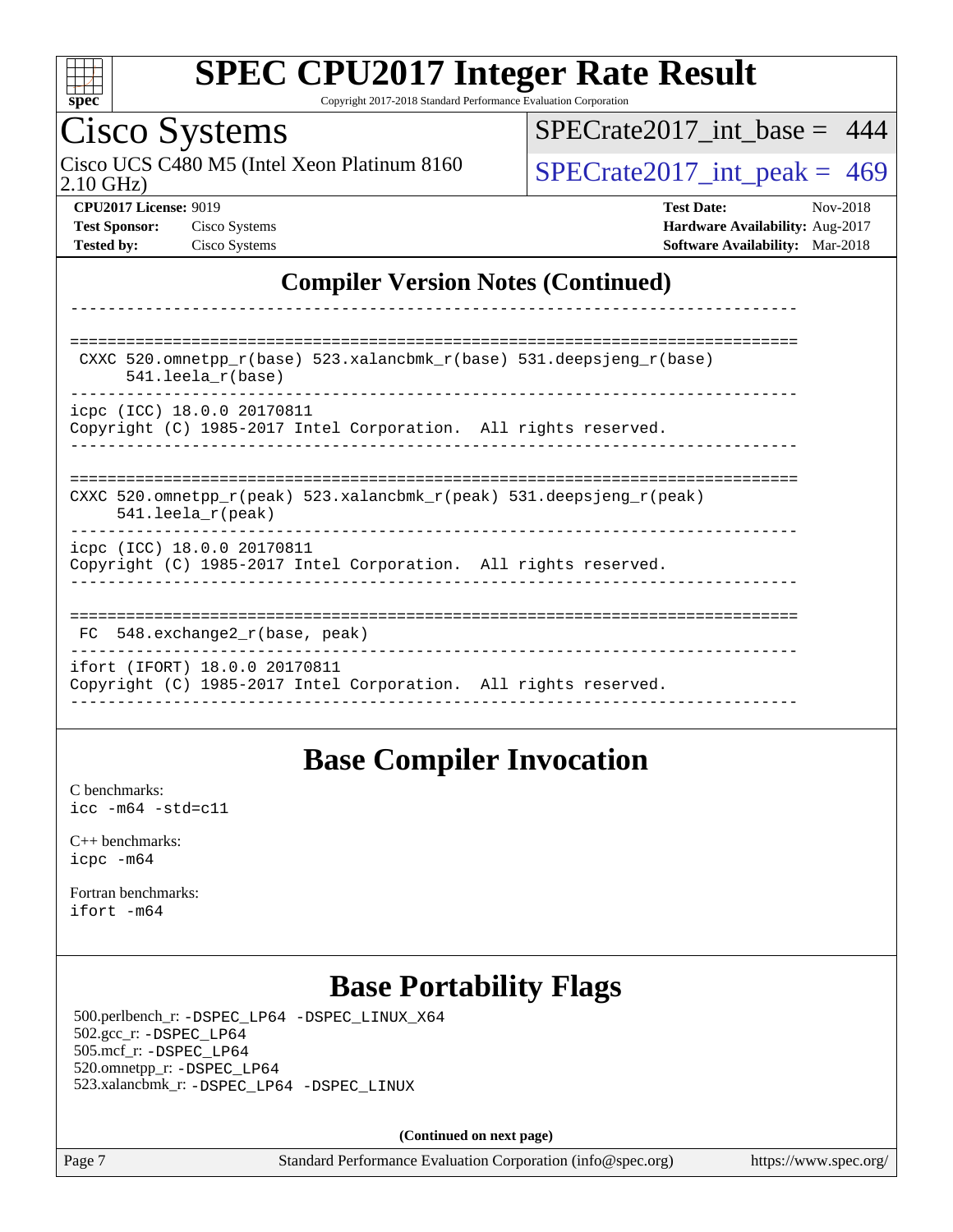

Copyright 2017-2018 Standard Performance Evaluation Corporation

## Cisco Systems

2.10 GHz) Cisco UCS C480 M5 (Intel Xeon Platinum 8160  $SPECrate2017\_int\_peak = 469$ 

[SPECrate2017\\_int\\_base =](http://www.spec.org/auto/cpu2017/Docs/result-fields.html#SPECrate2017intbase) 444

**[Tested by:](http://www.spec.org/auto/cpu2017/Docs/result-fields.html#Testedby)** Cisco Systems **[Software Availability:](http://www.spec.org/auto/cpu2017/Docs/result-fields.html#SoftwareAvailability)** Mar-2018

**[CPU2017 License:](http://www.spec.org/auto/cpu2017/Docs/result-fields.html#CPU2017License)** 9019 **[Test Date:](http://www.spec.org/auto/cpu2017/Docs/result-fields.html#TestDate)** Nov-2018 **[Test Sponsor:](http://www.spec.org/auto/cpu2017/Docs/result-fields.html#TestSponsor)** Cisco Systems **[Hardware Availability:](http://www.spec.org/auto/cpu2017/Docs/result-fields.html#HardwareAvailability)** Aug-2017

## **[Base Portability Flags \(Continued\)](http://www.spec.org/auto/cpu2017/Docs/result-fields.html#BasePortabilityFlags)**

 525.x264\_r: [-DSPEC\\_LP64](http://www.spec.org/cpu2017/results/res2018q4/cpu2017-20181113-09778.flags.html#suite_basePORTABILITY525_x264_r_DSPEC_LP64) 531.deepsjeng\_r: [-DSPEC\\_LP64](http://www.spec.org/cpu2017/results/res2018q4/cpu2017-20181113-09778.flags.html#suite_basePORTABILITY531_deepsjeng_r_DSPEC_LP64) 541.leela\_r: [-DSPEC\\_LP64](http://www.spec.org/cpu2017/results/res2018q4/cpu2017-20181113-09778.flags.html#suite_basePORTABILITY541_leela_r_DSPEC_LP64) 548.exchange2\_r: [-DSPEC\\_LP64](http://www.spec.org/cpu2017/results/res2018q4/cpu2017-20181113-09778.flags.html#suite_basePORTABILITY548_exchange2_r_DSPEC_LP64) 557.xz\_r: [-DSPEC\\_LP64](http://www.spec.org/cpu2017/results/res2018q4/cpu2017-20181113-09778.flags.html#suite_basePORTABILITY557_xz_r_DSPEC_LP64)

## **[Base Optimization Flags](http://www.spec.org/auto/cpu2017/Docs/result-fields.html#BaseOptimizationFlags)**

[C benchmarks](http://www.spec.org/auto/cpu2017/Docs/result-fields.html#Cbenchmarks):

[-Wl,-z,muldefs](http://www.spec.org/cpu2017/results/res2018q4/cpu2017-20181113-09778.flags.html#user_CCbase_link_force_multiple1_b4cbdb97b34bdee9ceefcfe54f4c8ea74255f0b02a4b23e853cdb0e18eb4525ac79b5a88067c842dd0ee6996c24547a27a4b99331201badda8798ef8a743f577) [-xCORE-AVX512](http://www.spec.org/cpu2017/results/res2018q4/cpu2017-20181113-09778.flags.html#user_CCbase_f-xCORE-AVX512) [-ipo](http://www.spec.org/cpu2017/results/res2018q4/cpu2017-20181113-09778.flags.html#user_CCbase_f-ipo) [-O3](http://www.spec.org/cpu2017/results/res2018q4/cpu2017-20181113-09778.flags.html#user_CCbase_f-O3) [-no-prec-div](http://www.spec.org/cpu2017/results/res2018q4/cpu2017-20181113-09778.flags.html#user_CCbase_f-no-prec-div) [-qopt-mem-layout-trans=3](http://www.spec.org/cpu2017/results/res2018q4/cpu2017-20181113-09778.flags.html#user_CCbase_f-qopt-mem-layout-trans_de80db37974c74b1f0e20d883f0b675c88c3b01e9d123adea9b28688d64333345fb62bc4a798493513fdb68f60282f9a726aa07f478b2f7113531aecce732043) [-L/usr/local/je5.0.1-64/lib](http://www.spec.org/cpu2017/results/res2018q4/cpu2017-20181113-09778.flags.html#user_CCbase_jemalloc_link_path64_4b10a636b7bce113509b17f3bd0d6226c5fb2346b9178c2d0232c14f04ab830f976640479e5c33dc2bcbbdad86ecfb6634cbbd4418746f06f368b512fced5394) [-ljemalloc](http://www.spec.org/cpu2017/results/res2018q4/cpu2017-20181113-09778.flags.html#user_CCbase_jemalloc_link_lib_d1249b907c500fa1c0672f44f562e3d0f79738ae9e3c4a9c376d49f265a04b9c99b167ecedbf6711b3085be911c67ff61f150a17b3472be731631ba4d0471706)

[C++ benchmarks:](http://www.spec.org/auto/cpu2017/Docs/result-fields.html#CXXbenchmarks)

[-Wl,-z,muldefs](http://www.spec.org/cpu2017/results/res2018q4/cpu2017-20181113-09778.flags.html#user_CXXbase_link_force_multiple1_b4cbdb97b34bdee9ceefcfe54f4c8ea74255f0b02a4b23e853cdb0e18eb4525ac79b5a88067c842dd0ee6996c24547a27a4b99331201badda8798ef8a743f577) [-xCORE-AVX512](http://www.spec.org/cpu2017/results/res2018q4/cpu2017-20181113-09778.flags.html#user_CXXbase_f-xCORE-AVX512) [-ipo](http://www.spec.org/cpu2017/results/res2018q4/cpu2017-20181113-09778.flags.html#user_CXXbase_f-ipo) [-O3](http://www.spec.org/cpu2017/results/res2018q4/cpu2017-20181113-09778.flags.html#user_CXXbase_f-O3) [-no-prec-div](http://www.spec.org/cpu2017/results/res2018q4/cpu2017-20181113-09778.flags.html#user_CXXbase_f-no-prec-div) [-qopt-mem-layout-trans=3](http://www.spec.org/cpu2017/results/res2018q4/cpu2017-20181113-09778.flags.html#user_CXXbase_f-qopt-mem-layout-trans_de80db37974c74b1f0e20d883f0b675c88c3b01e9d123adea9b28688d64333345fb62bc4a798493513fdb68f60282f9a726aa07f478b2f7113531aecce732043) [-L/usr/local/je5.0.1-64/lib](http://www.spec.org/cpu2017/results/res2018q4/cpu2017-20181113-09778.flags.html#user_CXXbase_jemalloc_link_path64_4b10a636b7bce113509b17f3bd0d6226c5fb2346b9178c2d0232c14f04ab830f976640479e5c33dc2bcbbdad86ecfb6634cbbd4418746f06f368b512fced5394) [-ljemalloc](http://www.spec.org/cpu2017/results/res2018q4/cpu2017-20181113-09778.flags.html#user_CXXbase_jemalloc_link_lib_d1249b907c500fa1c0672f44f562e3d0f79738ae9e3c4a9c376d49f265a04b9c99b167ecedbf6711b3085be911c67ff61f150a17b3472be731631ba4d0471706)

[Fortran benchmarks](http://www.spec.org/auto/cpu2017/Docs/result-fields.html#Fortranbenchmarks):

[-Wl,-z,muldefs](http://www.spec.org/cpu2017/results/res2018q4/cpu2017-20181113-09778.flags.html#user_FCbase_link_force_multiple1_b4cbdb97b34bdee9ceefcfe54f4c8ea74255f0b02a4b23e853cdb0e18eb4525ac79b5a88067c842dd0ee6996c24547a27a4b99331201badda8798ef8a743f577) [-xCORE-AVX512](http://www.spec.org/cpu2017/results/res2018q4/cpu2017-20181113-09778.flags.html#user_FCbase_f-xCORE-AVX512) [-ipo](http://www.spec.org/cpu2017/results/res2018q4/cpu2017-20181113-09778.flags.html#user_FCbase_f-ipo) [-O3](http://www.spec.org/cpu2017/results/res2018q4/cpu2017-20181113-09778.flags.html#user_FCbase_f-O3) [-no-prec-div](http://www.spec.org/cpu2017/results/res2018q4/cpu2017-20181113-09778.flags.html#user_FCbase_f-no-prec-div) [-qopt-mem-layout-trans=3](http://www.spec.org/cpu2017/results/res2018q4/cpu2017-20181113-09778.flags.html#user_FCbase_f-qopt-mem-layout-trans_de80db37974c74b1f0e20d883f0b675c88c3b01e9d123adea9b28688d64333345fb62bc4a798493513fdb68f60282f9a726aa07f478b2f7113531aecce732043) [-nostandard-realloc-lhs](http://www.spec.org/cpu2017/results/res2018q4/cpu2017-20181113-09778.flags.html#user_FCbase_f_2003_std_realloc_82b4557e90729c0f113870c07e44d33d6f5a304b4f63d4c15d2d0f1fab99f5daaed73bdb9275d9ae411527f28b936061aa8b9c8f2d63842963b95c9dd6426b8a) [-align array32byte](http://www.spec.org/cpu2017/results/res2018q4/cpu2017-20181113-09778.flags.html#user_FCbase_align_array32byte_b982fe038af199962ba9a80c053b8342c548c85b40b8e86eb3cc33dee0d7986a4af373ac2d51c3f7cf710a18d62fdce2948f201cd044323541f22fc0fffc51b6) [-L/usr/local/je5.0.1-64/lib](http://www.spec.org/cpu2017/results/res2018q4/cpu2017-20181113-09778.flags.html#user_FCbase_jemalloc_link_path64_4b10a636b7bce113509b17f3bd0d6226c5fb2346b9178c2d0232c14f04ab830f976640479e5c33dc2bcbbdad86ecfb6634cbbd4418746f06f368b512fced5394) [-ljemalloc](http://www.spec.org/cpu2017/results/res2018q4/cpu2017-20181113-09778.flags.html#user_FCbase_jemalloc_link_lib_d1249b907c500fa1c0672f44f562e3d0f79738ae9e3c4a9c376d49f265a04b9c99b167ecedbf6711b3085be911c67ff61f150a17b3472be731631ba4d0471706)

## **[Peak Compiler Invocation](http://www.spec.org/auto/cpu2017/Docs/result-fields.html#PeakCompilerInvocation)**

[C benchmarks \(except as noted below\)](http://www.spec.org/auto/cpu2017/Docs/result-fields.html#Cbenchmarksexceptasnotedbelow): [icc -m64 -std=c11](http://www.spec.org/cpu2017/results/res2018q4/cpu2017-20181113-09778.flags.html#user_CCpeak_intel_icc_64bit_c11_33ee0cdaae7deeeab2a9725423ba97205ce30f63b9926c2519791662299b76a0318f32ddfffdc46587804de3178b4f9328c46fa7c2b0cd779d7a61945c91cd35)

```
 502.gcc_r: icc -m32 -std=c11 -L/opt/intel/compilers_and_libraries_2018/linux/lib/ia32
```
[C++ benchmarks \(except as noted below\):](http://www.spec.org/auto/cpu2017/Docs/result-fields.html#CXXbenchmarksexceptasnotedbelow) [icpc -m64](http://www.spec.org/cpu2017/results/res2018q4/cpu2017-20181113-09778.flags.html#user_CXXpeak_intel_icpc_64bit_4ecb2543ae3f1412ef961e0650ca070fec7b7afdcd6ed48761b84423119d1bf6bdf5cad15b44d48e7256388bc77273b966e5eb805aefd121eb22e9299b2ec9d9)

523.xalancbmk\_r: [icpc -m32 -L/opt/intel/compilers\\_and\\_libraries\\_2018/linux/lib/ia32](http://www.spec.org/cpu2017/results/res2018q4/cpu2017-20181113-09778.flags.html#user_peakCXXLD523_xalancbmk_r_intel_icpc_49b8c4a2e52517df5e44233d8730ac3dfca5acbb5ef11df3347e50260a55109134bcb7fd2e543798dfd93e66566a4e08776ad3f7d40a4ff4276870c090f61f0e)

[Fortran benchmarks](http://www.spec.org/auto/cpu2017/Docs/result-fields.html#Fortranbenchmarks): [ifort -m64](http://www.spec.org/cpu2017/results/res2018q4/cpu2017-20181113-09778.flags.html#user_FCpeak_intel_ifort_64bit_24f2bb282fbaeffd6157abe4f878425411749daecae9a33200eee2bee2fe76f3b89351d69a8130dd5949958ce389cf37ff59a95e7a40d588e8d3a57e0c3fd751)

## **[Peak Portability Flags](http://www.spec.org/auto/cpu2017/Docs/result-fields.html#PeakPortabilityFlags)**

500.perlbench\_r: [-DSPEC\\_LP64](http://www.spec.org/cpu2017/results/res2018q4/cpu2017-20181113-09778.flags.html#b500.perlbench_r_peakPORTABILITY_DSPEC_LP64) [-DSPEC\\_LINUX\\_X64](http://www.spec.org/cpu2017/results/res2018q4/cpu2017-20181113-09778.flags.html#b500.perlbench_r_peakCPORTABILITY_DSPEC_LINUX_X64)

**(Continued on next page)**

Page 8 Standard Performance Evaluation Corporation [\(info@spec.org\)](mailto:info@spec.org) <https://www.spec.org/>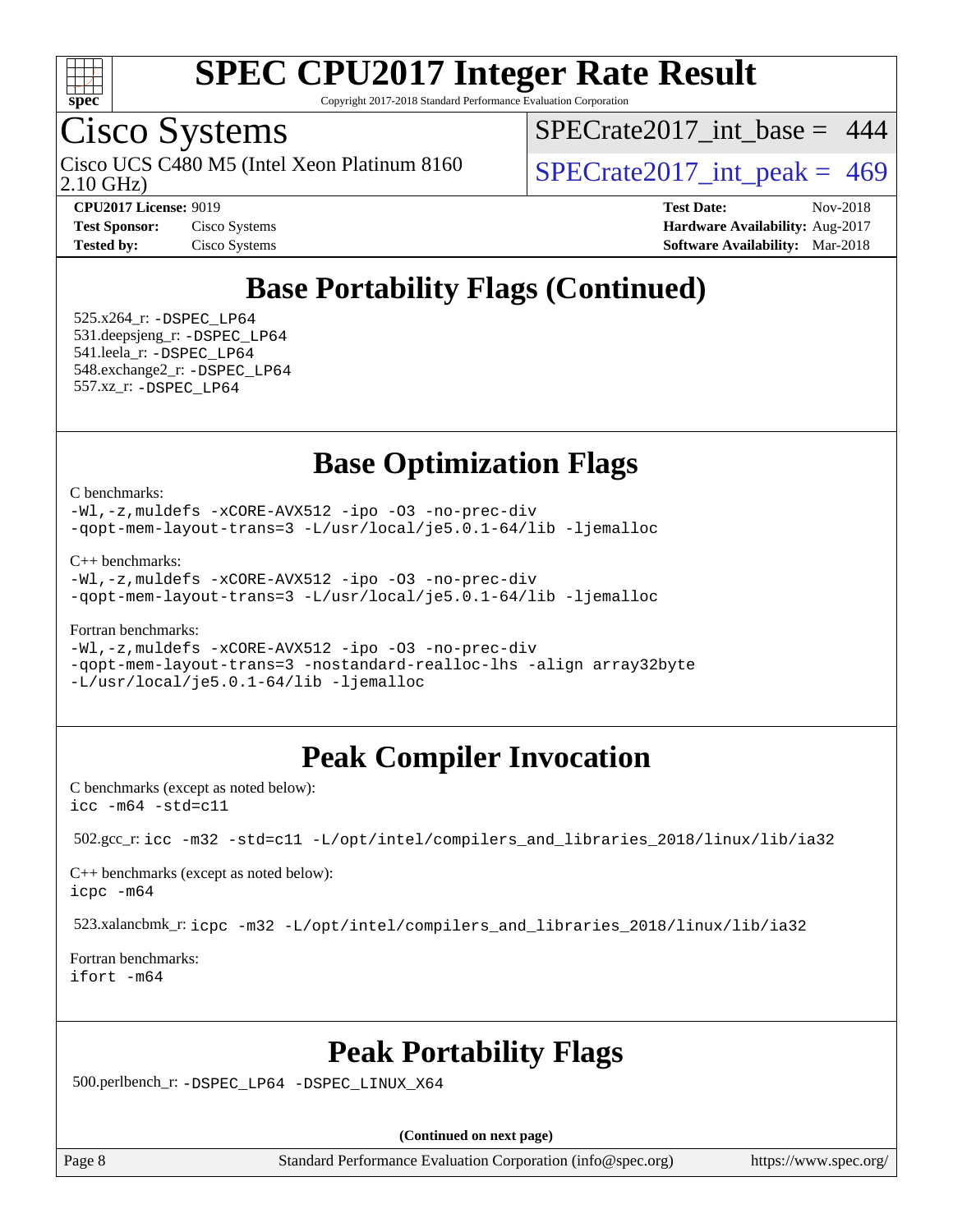

Copyright 2017-2018 Standard Performance Evaluation Corporation

# Cisco Systems

Cisco UCS C480 M5 (Intel Xeon Platinum 8160<br>2.10 GHz)

 $SPECrate2017\_int\_base = 444$ 

 $SPECTate 2017\_int\_peak = 469$ 

**[Test Sponsor:](http://www.spec.org/auto/cpu2017/Docs/result-fields.html#TestSponsor)** Cisco Systems **Cisco Systems [Hardware Availability:](http://www.spec.org/auto/cpu2017/Docs/result-fields.html#HardwareAvailability)** Aug-2017

**[CPU2017 License:](http://www.spec.org/auto/cpu2017/Docs/result-fields.html#CPU2017License)** 9019 **[Test Date:](http://www.spec.org/auto/cpu2017/Docs/result-fields.html#TestDate)** Nov-2018 **[Tested by:](http://www.spec.org/auto/cpu2017/Docs/result-fields.html#Testedby)** Cisco Systems **[Software Availability:](http://www.spec.org/auto/cpu2017/Docs/result-fields.html#SoftwareAvailability)** Mar-2018

## **[Peak Portability Flags \(Continued\)](http://www.spec.org/auto/cpu2017/Docs/result-fields.html#PeakPortabilityFlags)**

 502.gcc\_r: [-D\\_FILE\\_OFFSET\\_BITS=64](http://www.spec.org/cpu2017/results/res2018q4/cpu2017-20181113-09778.flags.html#user_peakPORTABILITY502_gcc_r_file_offset_bits_64_5ae949a99b284ddf4e95728d47cb0843d81b2eb0e18bdfe74bbf0f61d0b064f4bda2f10ea5eb90e1dcab0e84dbc592acfc5018bc955c18609f94ddb8d550002c) 505.mcf\_r: [-DSPEC\\_LP64](http://www.spec.org/cpu2017/results/res2018q4/cpu2017-20181113-09778.flags.html#suite_peakPORTABILITY505_mcf_r_DSPEC_LP64) 520.omnetpp\_r: [-DSPEC\\_LP64](http://www.spec.org/cpu2017/results/res2018q4/cpu2017-20181113-09778.flags.html#suite_peakPORTABILITY520_omnetpp_r_DSPEC_LP64) 523.xalancbmk\_r: [-D\\_FILE\\_OFFSET\\_BITS=64](http://www.spec.org/cpu2017/results/res2018q4/cpu2017-20181113-09778.flags.html#user_peakPORTABILITY523_xalancbmk_r_file_offset_bits_64_5ae949a99b284ddf4e95728d47cb0843d81b2eb0e18bdfe74bbf0f61d0b064f4bda2f10ea5eb90e1dcab0e84dbc592acfc5018bc955c18609f94ddb8d550002c) [-DSPEC\\_LINUX](http://www.spec.org/cpu2017/results/res2018q4/cpu2017-20181113-09778.flags.html#b523.xalancbmk_r_peakCXXPORTABILITY_DSPEC_LINUX) 525.x264\_r: [-DSPEC\\_LP64](http://www.spec.org/cpu2017/results/res2018q4/cpu2017-20181113-09778.flags.html#suite_peakPORTABILITY525_x264_r_DSPEC_LP64) 531.deepsjeng\_r: [-DSPEC\\_LP64](http://www.spec.org/cpu2017/results/res2018q4/cpu2017-20181113-09778.flags.html#suite_peakPORTABILITY531_deepsjeng_r_DSPEC_LP64) 541.leela\_r: [-DSPEC\\_LP64](http://www.spec.org/cpu2017/results/res2018q4/cpu2017-20181113-09778.flags.html#suite_peakPORTABILITY541_leela_r_DSPEC_LP64) 548.exchange2\_r: [-DSPEC\\_LP64](http://www.spec.org/cpu2017/results/res2018q4/cpu2017-20181113-09778.flags.html#suite_peakPORTABILITY548_exchange2_r_DSPEC_LP64) 557.xz\_r: [-DSPEC\\_LP64](http://www.spec.org/cpu2017/results/res2018q4/cpu2017-20181113-09778.flags.html#suite_peakPORTABILITY557_xz_r_DSPEC_LP64)

## **[Peak Optimization Flags](http://www.spec.org/auto/cpu2017/Docs/result-fields.html#PeakOptimizationFlags)**

[C benchmarks](http://www.spec.org/auto/cpu2017/Docs/result-fields.html#Cbenchmarks):

```
 500.perlbench_r: -Wl,-z,muldefs -prof-gen(pass 1) -prof-use(pass 2) -ipo
-xCORE-AVX512 -O3 -no-prec-div -qopt-mem-layout-trans=3
-fno-strict-overflow -L/usr/local/je5.0.1-64/lib
-ljemalloc
 502.gcc_r: -Wl,-z,muldefs -prof-gen(pass 1) -prof-use(pass 2) -ipo
-xCORE-AVX512 -O3 -no-prec-div -qopt-mem-layout-trans=3
-L/usr/local/je5.0.1-32/lib -ljemalloc
 505.mcf_r: -Wl,-z,muldefs -xCORE-AVX512 -ipo -O3 -no-prec-div
-qopt-mem-layout-trans=3 -L/usr/local/je5.0.1-64/lib
-ljemalloc
 525.x264_r: -Wl,-z,muldefs -xCORE-AVX512 -ipo -O3 -no-prec-div
-qopt-mem-layout-trans=3 -fno-alias
-L/usr/local/je5.0.1-64/lib -ljemalloc
 557.xz_r: Same as 505.mcf_r
C++ benchmarks: 
520.omnetpp_r:-Wl-prof-use-ipo
-xCORE-AVX512 -O3 -no-prec-div -qopt-mem-layout-trans=3
-L/usr/local/je5.0.1-64/lib -ljemalloc
 523.xalancbmk_r: -Wl,-z,muldefs -prof-gen(pass 1) -prof-use(pass 2) -ipo
-xCORE-AVX512 -O3 -no-prec-div -qopt-mem-layout-trans=3
-L/usr/local/je5.0.1-32/lib -ljemalloc
```
**(Continued on next page)**